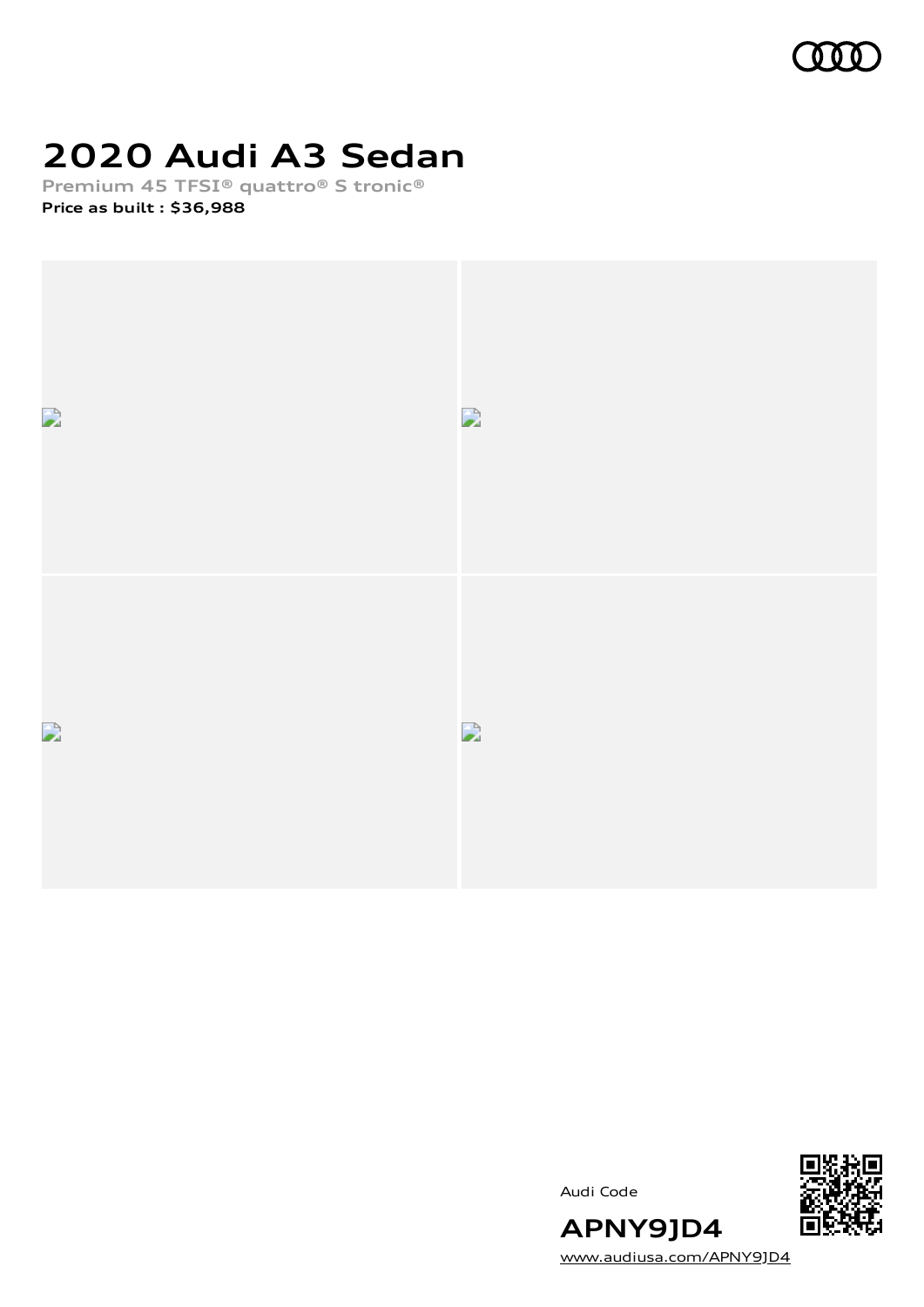### **Summary**

#### **Audi 2020 Audi A3 Sedan** Premium 45 TFSI® quattro® S tronic®

**Price as buil[t](#page-9-0)** \$36,988

#### **Exterior colour**

**Interior colour**

Nano Gray metallic

### D

#### **Further Information**

| Type of vehicle | Used car    |
|-----------------|-------------|
| Mileage         | 4,145 miles |
|                 |             |

**Warranty**

### **Audi Code**

APNY9JD4

#### **Your configuration on www.audiusa.com** [www.audiusa.com/APNY9JD4](https://www.audiusa.com/APNY9JD4)

No

**Commission number** f3b7c4590a0e09b0652d

#### **Technical Specifications**

Seats Black Dashboard Black Carpet Black Headliner Black

Engine type 2.0-liter four-cylinder Displacement/Bore and 1,984/82.5 x 92.8 cc/mm stroke Max. output 228 HP Torque 258 lb-ft@rpm Top track speed [1](#page-9-0)30 mph $<sup>1</sup>$ </sup> Acceleration (0 - 60 mph) 5.4 seconds Recommended fuel Regular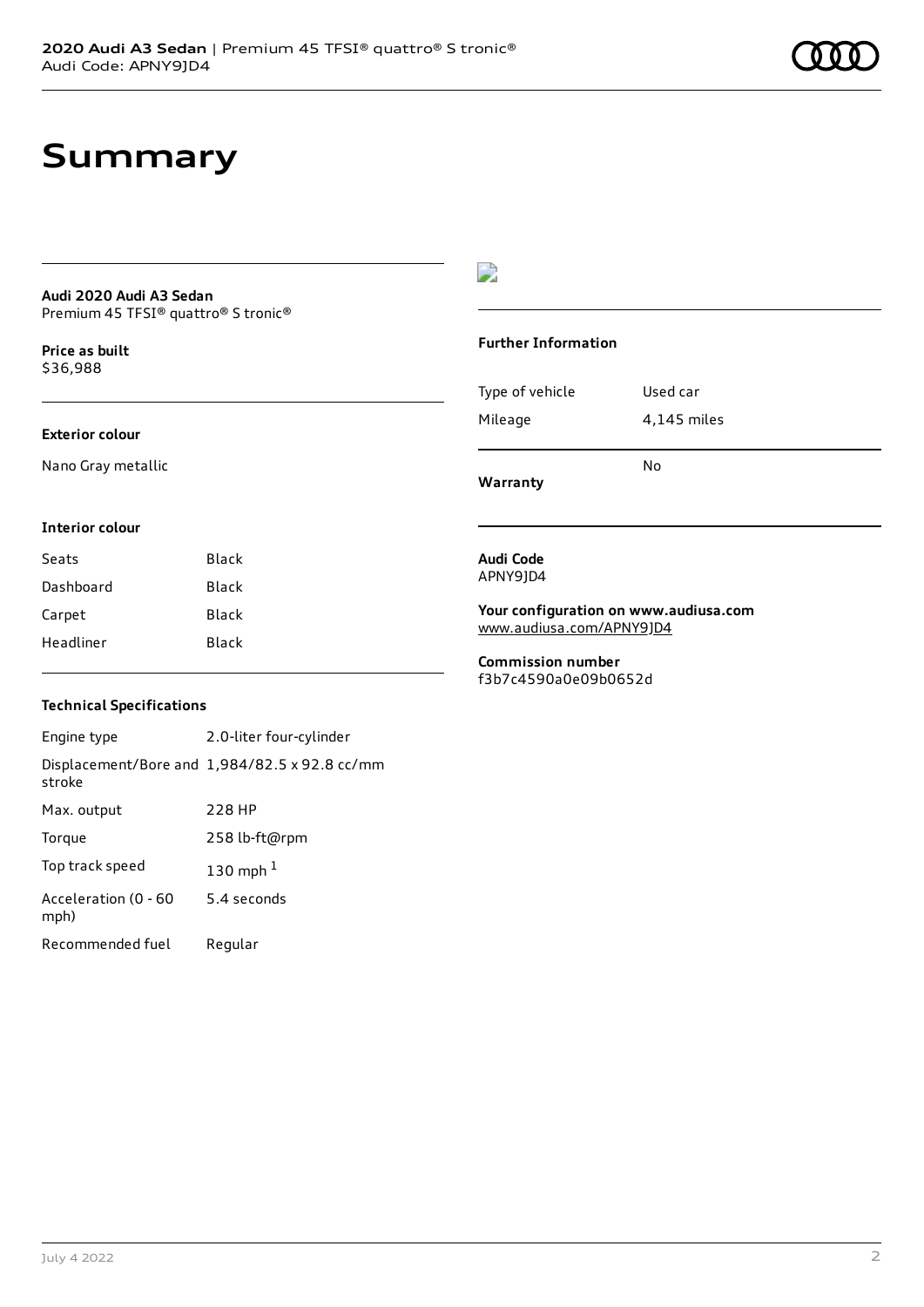# **Standard features**

**(1/2)**

### **Safety and Security**

| 4UB             | Driver and front-passenger advanced airbags                                                               |
|-----------------|-----------------------------------------------------------------------------------------------------------|
| 1 A S           | Electronic Stability Control (ESC) with<br>secondary collision brake assist and traction<br>control (ASR) |
| UH1             | Electromechanical parking brake                                                                           |
| 8T <sub>2</sub> | Cruise control with coast, resume and<br>accelerate features                                              |
| 6Y8             | Top track speed of 155 mph                                                                                |
| 4H3             | Integrated child door locks in rear doors                                                                 |
| 1 N 3           | Electromechanical power steering                                                                          |
| 7K6             | Tire-pressure monitoring system                                                                           |
| 4X3             | Front thorax side airbags and Sideguard®<br>head curtain airbags                                          |
| <b>8N6</b>      | Rain/light sensor for automatic windshield<br>wipers and headlights                                       |
| 413             | Audi advanced key-keyless start, stop and<br>front door & trunk entry                                     |
| 3B7             | Lower Anchors and Tethers for Children<br>(LATCH) in rear seats                                           |

#### **Exterior**

| 0P <sub>0</sub> | Dual exhaust outlets with chrome tips                    |
|-----------------|----------------------------------------------------------|
| 6XD             | Power-adjustable, heated exterior side<br>mirrors        |
| 1S1             | Vehicle tool kit and vehicle jack                        |
| 9T1             | Heated windshield washer nozzles                         |
| 0 <sub>N4</sub> | Four-link rear suspension                                |
| 8IH             | Xenon plus headlights with LED daytime<br>running lights |
| 8TB             | Rear fog lights                                          |
| HX9             | 18" 225/40 all-season tires                              |

### **Exterior**

| 8SK             | LED taillights                                               |
|-----------------|--------------------------------------------------------------|
| 4KC             | Side and rear windows in heat-insulating<br>glass            |
| 0 <sub>NB</sub> | S line <sup>®</sup> fender badge                             |
| 47 <sub>D</sub> | Audi exclusive black high-gloss styling<br>package           |
| V93             | 18" 5-arm-trapazoid design high-gloss black<br>finish wheels |

### **Interior**

| QJ1             | Aluminum interior package                                           |
|-----------------|---------------------------------------------------------------------|
| 3FB             | Panoramic sunroof                                                   |
| VT5             | Aluminum door sill inlays with S badging                            |
| 6NQ             | Black cloth headliner                                               |
| 9AK             | Dual-zone automatic climate control                                 |
| 4L2             | Manual-dimming interior rear view mirror                            |
| <b>QQ4</b>      | Ambient LED interior lighting package                               |
| 1 XW            | Three-spoke multifunction steering wheel                            |
| 6E3             | Folding front center armrest                                        |
| 7F <sub>9</sub> | Leather-wrapped gear selector                                       |
| 3 <sub>NU</sub> | Split-folding 40/20/40 rear seatbacks<br>with load-through facility |
| 7HA             | Without extended leather package                                    |
| N4M             | Leather seating surfaces                                            |
| 4A3             | <b>Heated front seats</b>                                           |
| 5TD             | Aluminum Mistral inlays                                             |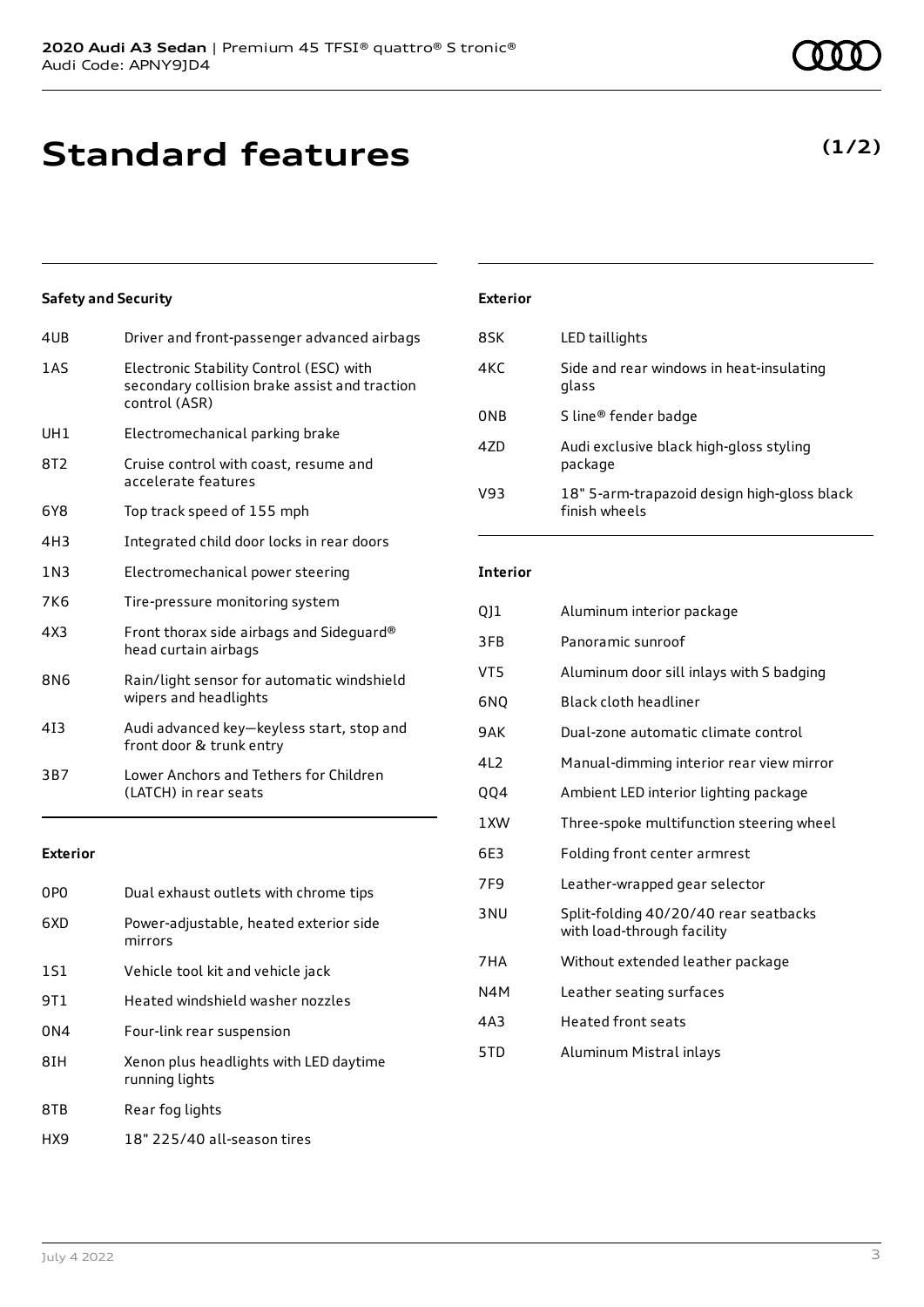**(2/2)**

### **Standard features**

### **Infotainment and Driver Assistance**

| 6K2             | Audi pre sense® front with pedestrian<br>protection                                                       |
|-----------------|-----------------------------------------------------------------------------------------------------------|
| 2H <sub>6</sub> | Audi drive select                                                                                         |
| 7W1             | Audi pre sense® basic                                                                                     |
| UI <sub>2</sub> | Audi smartphone interface including Apple<br>CarPlay™ and Google™ Android Auto™ for<br>compatible devices |
| KA <sub>2</sub> | Rearview camera                                                                                           |
| 9VD             | Audi sound system with ten speakers, 180<br>watts and single CD player with MP3<br>playback capability    |
| 9S6             | Color driver information system                                                                           |
| 7UH             | Connectivity package                                                                                      |
| <b>I8S</b>      | MMI® radio                                                                                                |
| QV3             | SiriusXM® with 90-day All Access trial<br>subscription                                                    |
| 9ZX             | BLUETOOTH <sup>®</sup> wireless technology<br>preparation with streaming audio for<br>compatible devices  |

compatible devices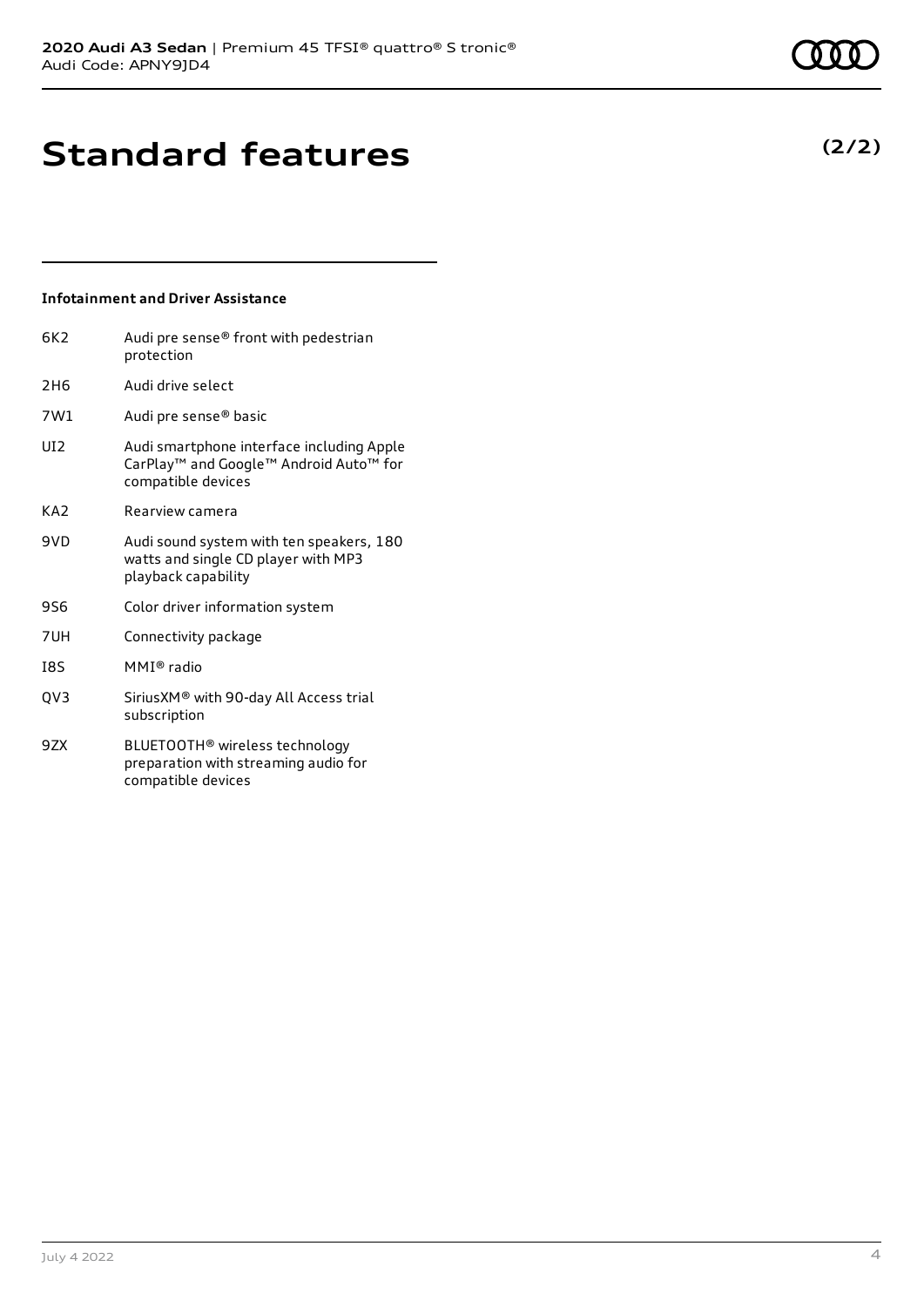### **Dealer remarks**

2013 AUDI A3 SEDAN S LINE PREMIUM \* CLEAN CARFAX\* 1-OWNER \* \$845 IN TOTAL OPTIONS \* ORIGINAL MSRP \$36,500

- NANO GRAY METALLIC (\$595)
- AUDI BEAMS RINGS (\$250)
- NANO GRAY METALLIC (\$595)
- AUDI BEAMS RINGS (\$250) • NANO GRAY METALLIC EXTERIOR
- BLACK INTERIOR
- AUDI ADVANCED KEY
- **AUDI DRIVE SELECT**
- 
- AUDI SMARTPHONE INTERFACE (APPLE CARPLAY & ANDROID AUTO) WITH TWO USB PORTS • AUDI SOUND SYSTEM
- 
- ANTI-LOCK BRAKING SYSTEM WITH BRAKE ASSIST
- AUDI PRE SENSE BASIC
- AUDI PRE SENSE FRONT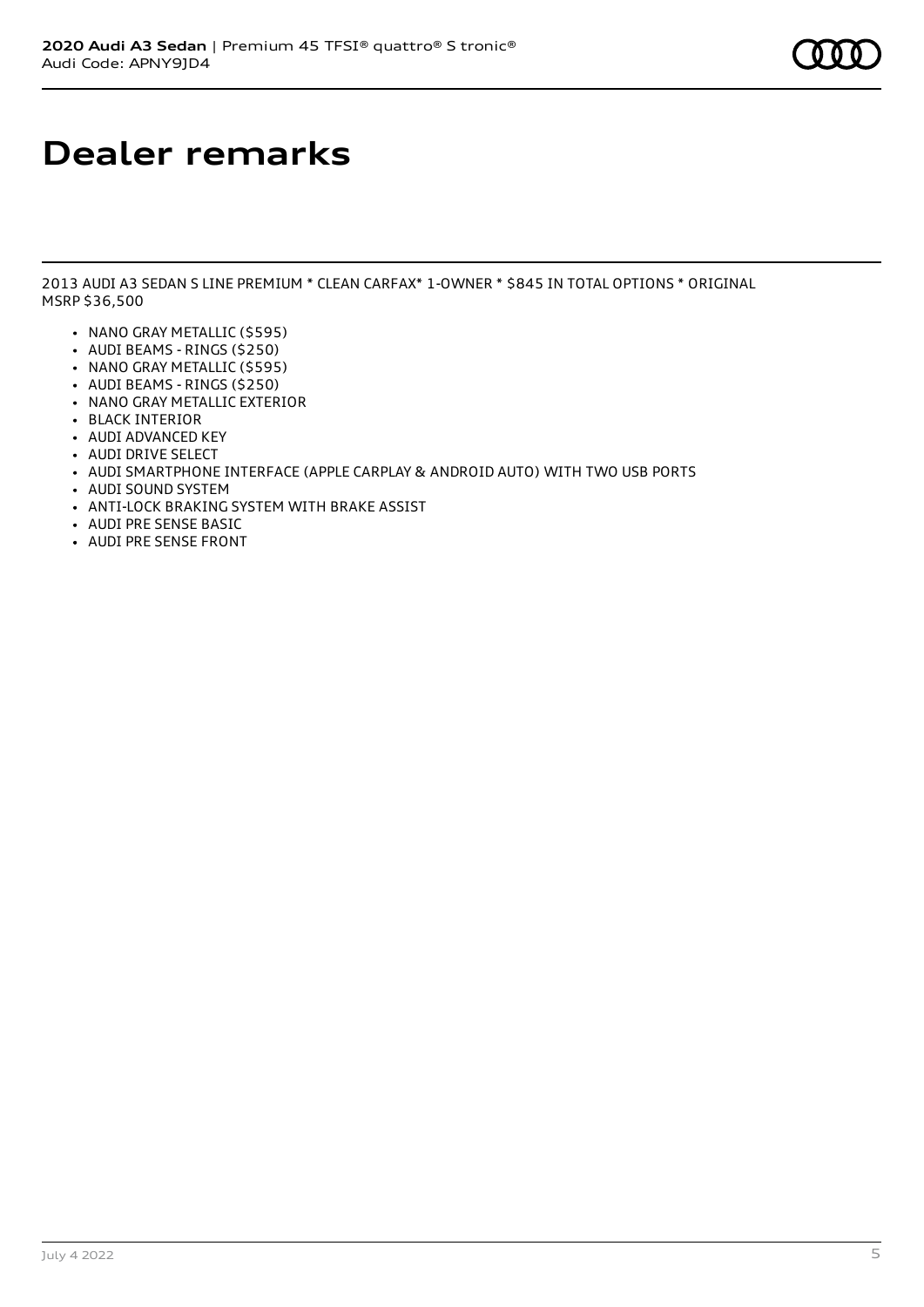**Technical Specifications**

### **Transmission | Drivetrain**

| Drivetrain type | quattro <sup>®</sup> all-wheel drive                                    |
|-----------------|-------------------------------------------------------------------------|
| Transmission    | Seven-speed S tronic <sup>®</sup> dual-clutch<br>automatic transmission |

|     | ance                              | <b>Steering</b>      |                                                                 |
|-----|-----------------------------------|----------------------|-----------------------------------------------------------------|
|     | 2.0-liter four-cylinder           | Steering type        | Speed-sensitive electromechanical<br>power steering system      |
|     | 45<br>228 HP                      | Steering ratio       | 15.3:1                                                          |
|     |                                   |                      |                                                                 |
|     | 2.01                              | Suspension           |                                                                 |
|     | 258 lb-ft@rpm                     |                      |                                                                 |
|     | 16-valve DOHC with Audi valvelift | Front axle           | MacPherson strut front suspension                               |
|     | system                            | Rear axle            | Four-link rear suspension                                       |
|     | 5.4 seconds                       | Optional             | Sport suspension                                                |
|     | Cast-iron                         |                      |                                                                 |
|     | n Turbocharged/TFSI®              | <b>Brakes</b>        |                                                                 |
|     | Aluminum-alloy                    | Front brakes         | 13.4 (ventilated disc) in                                       |
|     | d 1,984/82.5 x 92.8 cc/mm         | Rear brakes          | 12.2 (solid disc) in                                            |
|     | 130 mph                           | Parking brake        | Electromechanical                                               |
|     |                                   |                      |                                                                 |
|     |                                   | <b>Body</b>          |                                                                 |
|     | 14 Volts - 320A                   | Material             | Lightweight construction<br>technology - fully galvanized steel |
|     | 12 Volts - 59Ah                   |                      | unibody with aluminum hood and<br>front subframe                |
| sin |                                   | Corrosion protection | Multistep anti-corrosion protection                             |
|     |                                   |                      |                                                                 |

### **Engineering | Performance**

Engine type Power Level

| Max. output                                 | 228 HP                                                      | Steering ratio                | 13. J. I                                                  |
|---------------------------------------------|-------------------------------------------------------------|-------------------------------|-----------------------------------------------------------|
| Displacement                                | 2.0 l                                                       |                               |                                                           |
| Torque                                      | 258 lb-ft@rpm                                               | Suspension                    |                                                           |
| Valvetrain                                  | 16-valve DOHC with Audi valvelift                           | Front axle                    | MacPherson strut front susper                             |
|                                             | system                                                      | Rear axle                     | Four-link rear suspension                                 |
| Acceleration (0 - 60<br>mph)                | 5.4 seconds                                                 | Optional                      | Sport suspension                                          |
| Engine block                                | Cast-iron                                                   |                               |                                                           |
| Induction/fuel injection Turbocharged/TFSI® |                                                             | <b>Brakes</b>                 |                                                           |
| Cylinder head                               | Aluminum-alloy                                              | Front brakes                  | 13.4 (ventilated disc) in                                 |
| stroke                                      | Displacement/Bore and 1,984/82.5 x 92.8 cc/mm               | Rear brakes                   | 12.2 (solid disc) in                                      |
| Top track speed <sup>1</sup>                | 130 mph                                                     | Parking brake                 | Electromechanical                                         |
| <b>Electrical system</b>                    |                                                             | <b>Body</b>                   |                                                           |
| Alternator                                  | 14 Volts - 320A                                             | Material                      | Lightweight construction<br>technology - fully galvanized |
| Battery                                     | 12 Volts - 59Ah                                             |                               | unibody with aluminum hood a<br>front subframe            |
| <b>Transmission   Drivetrain</b>            |                                                             | Corrosion protection          | Multistep anti-corrosion prote                            |
|                                             |                                                             |                               |                                                           |
| Drivetrain type                             | quattro <sup>®</sup> all-wheel drive                        | <b>Warranty   Maintenance</b> |                                                           |
| Transmission                                | Seven-speed S tronic® dual-clutch<br>automatic transmission | Warranty                      | 4-year/50,000-mile Audi New<br>Vehicle Limited Warranty   |

**(1/2)**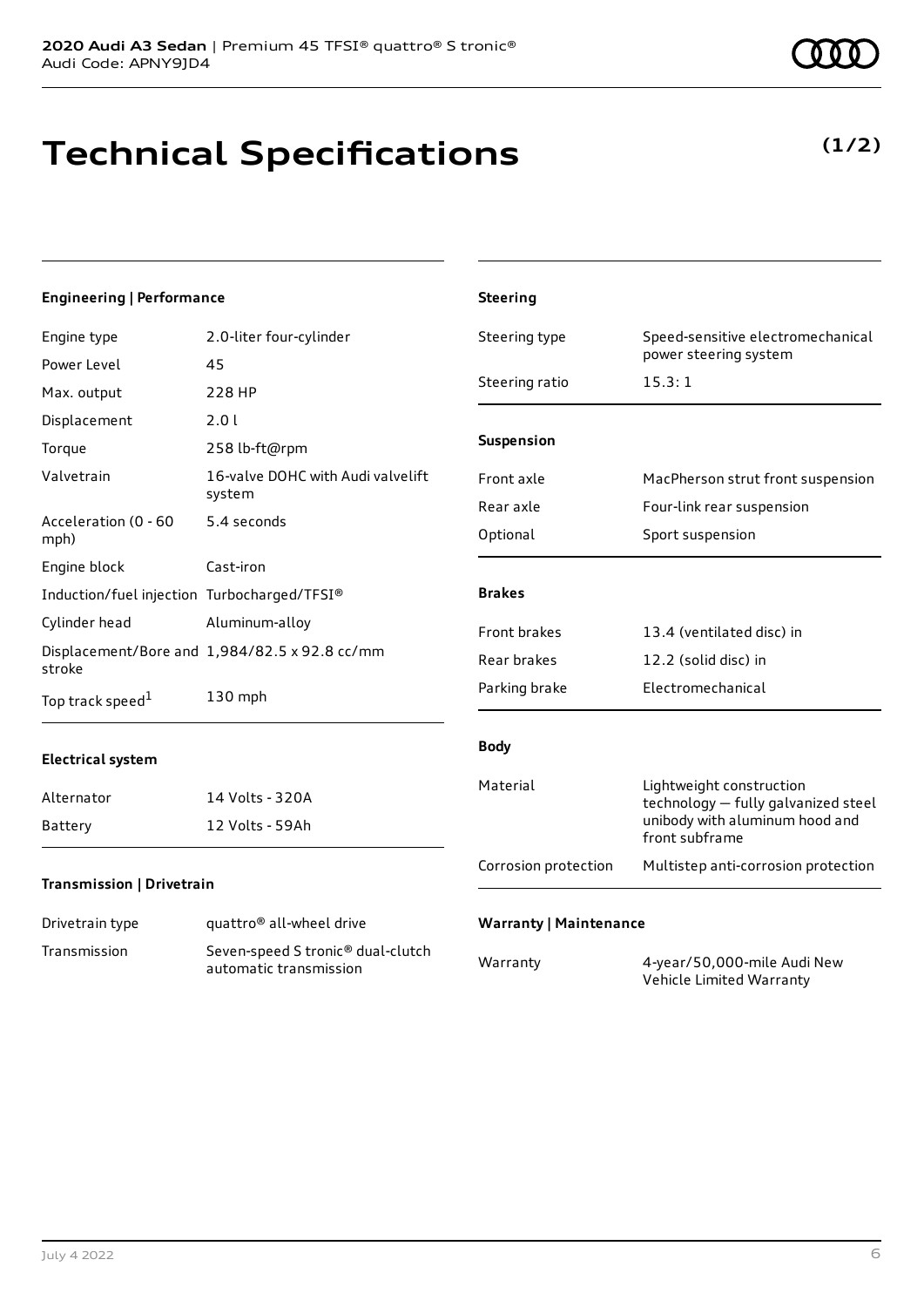### **Technical Specifications**

#### **Exterior Measurements**

| Height                           | 55.7 in   |
|----------------------------------|-----------|
| Overall width without<br>mirrors | 70.7 in   |
| Length                           | 175.7 in  |
| Wheelbase                        | 103.8 in  |
| Drag coefficient                 | 0.33 Cw   |
| Overall width with<br>mirrors    | 77.2 in   |
| Track rear                       | 60.1 in   |
| <b>Track front</b>               | $61.2$ in |
| Curb weight                      | 3417 lb   |

#### **Interior measurements**

| Seating capacity                          | 5                   |
|-------------------------------------------|---------------------|
| Shoulder room, rear                       | 53.0 in             |
| Head room with front<br>sunroof           | $36.5$ in           |
| Leg room, rear                            | 35.1 in             |
| Shoulder room, front                      | 54.8 in             |
| Head room with rear<br>sunroof            | $36.1$ in           |
| Leg room, front                           | 41.2 in             |
| Cargo volume, rear<br>seatbacks up/folded | 10.0/— cu ft, cu ft |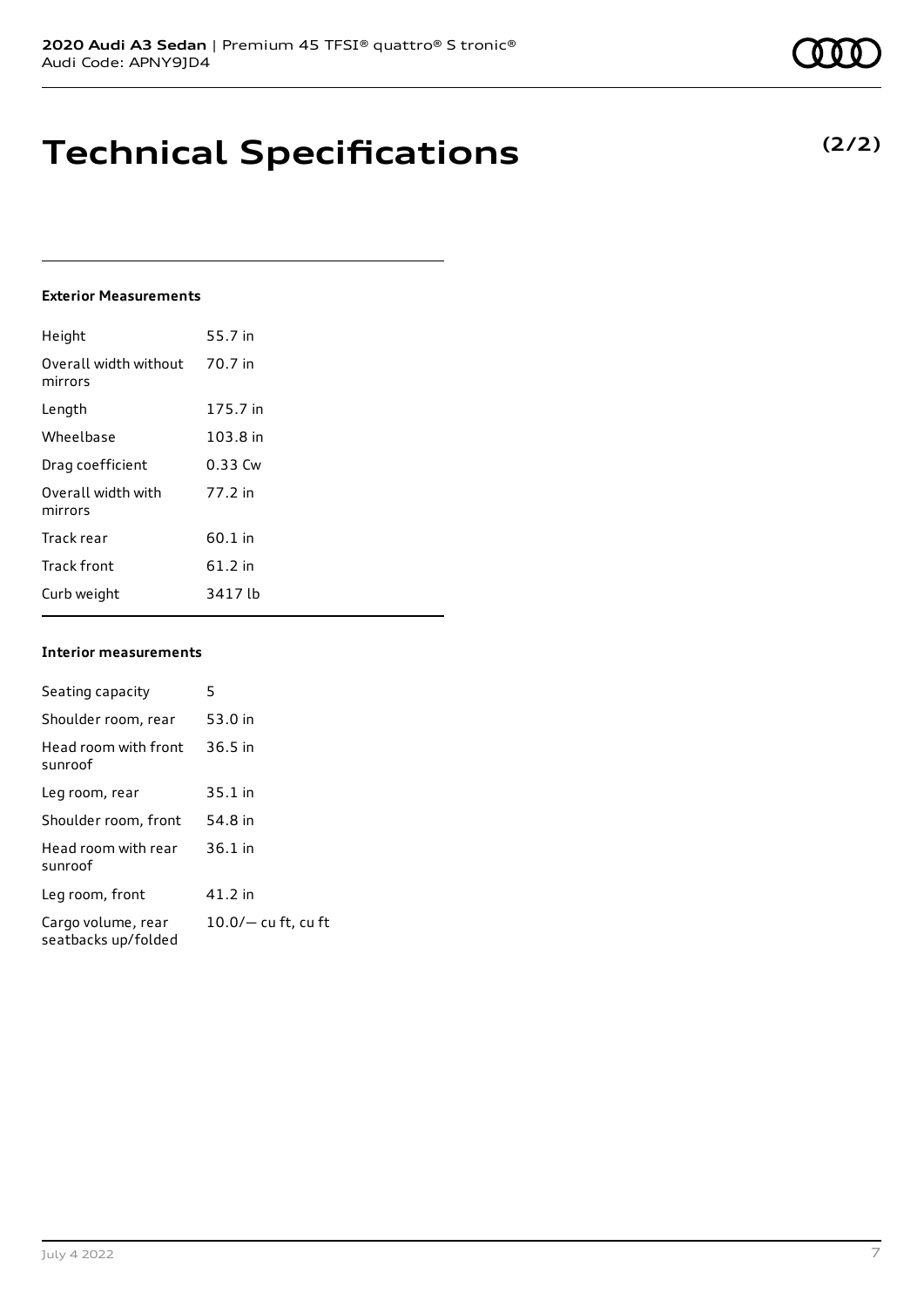### **Consumption- and emission**

### **Consumption by NEDC**

| urban       | 22 mpg   |
|-------------|----------|
| extra-urban | 30 mpg   |
| combined    | $25$ mpg |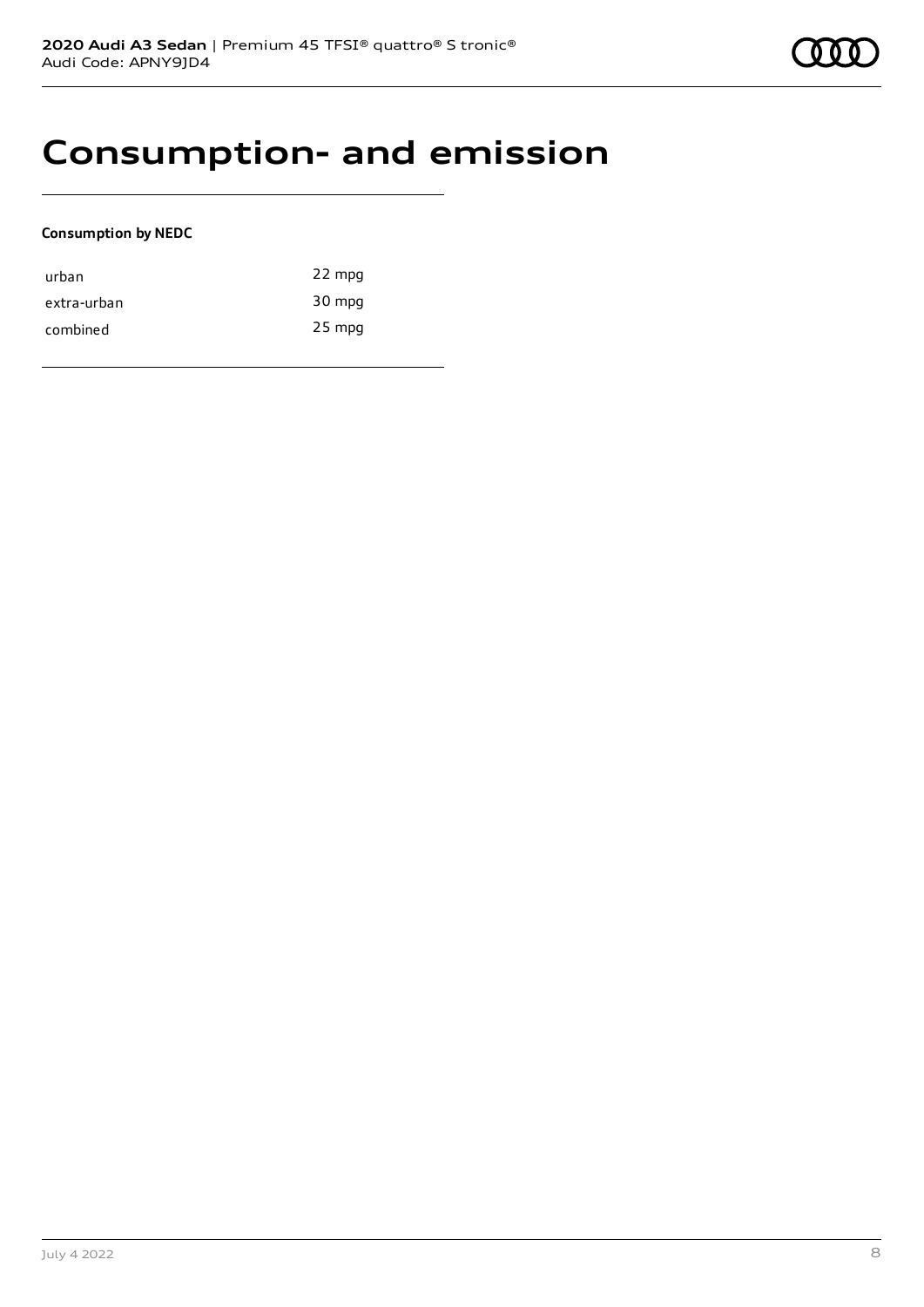

### **Contact**

Dealer **Audi Arlington**

3200 Columbia Pike 22204 Arlington VA

Phone: +17037397460 FAX: 7036848454

www: [https://www.audiarlington.com](https://www.audiarlington.com/)